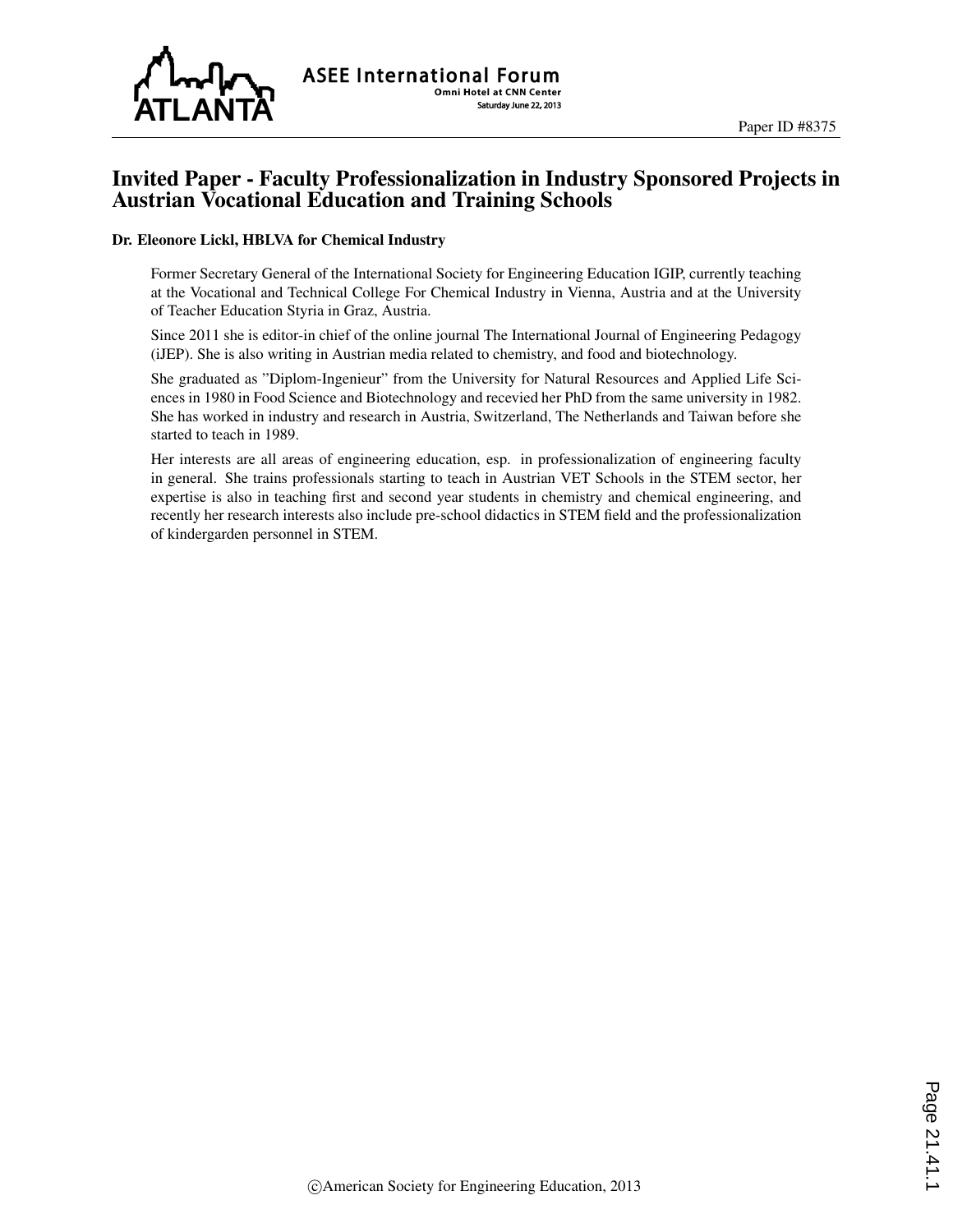# **Faculty professionalization in industry sponsored projects in Austrian Vocational Education and Training**

Since the end of the 1990s Austrian VET college student can work on industry sponsored projects in their last two semesters of study. As the term capstone project is not used in Austria, these projects are called diploma projects, their final examination has also the term diploma examination.

The Austrian school system has a strong branch in the vocational and technical field, where students from 14 to 19 years old are trained in Upper-Level secondary technical and vocational Colleges. Additionally in the VET system beside VET colleges also VET schools can be chosen, but they do not end with a graduation. Figure 1 gives an overview about the Austrian education system starting from the age of 14.



Fig. 1: The Austrian Educational System (source:  $WKO<sup>1</sup>$ )

The VET colleges (in German called BHS, Berufsbildende Höhere Schulen) are classified in the ISCED 4A level according to ISCED 2011. ISCED is the international classification used to ensure cross-national comparability of data about education systems on the basis of uniform and internationally agreed definitions by UNESCO. ISCED 3 is defined as Upper secondary education, ISCED 4 as Post-secondary non-tertiary education (ISCED 1997)<sup>2</sup>. ISCED 2011 has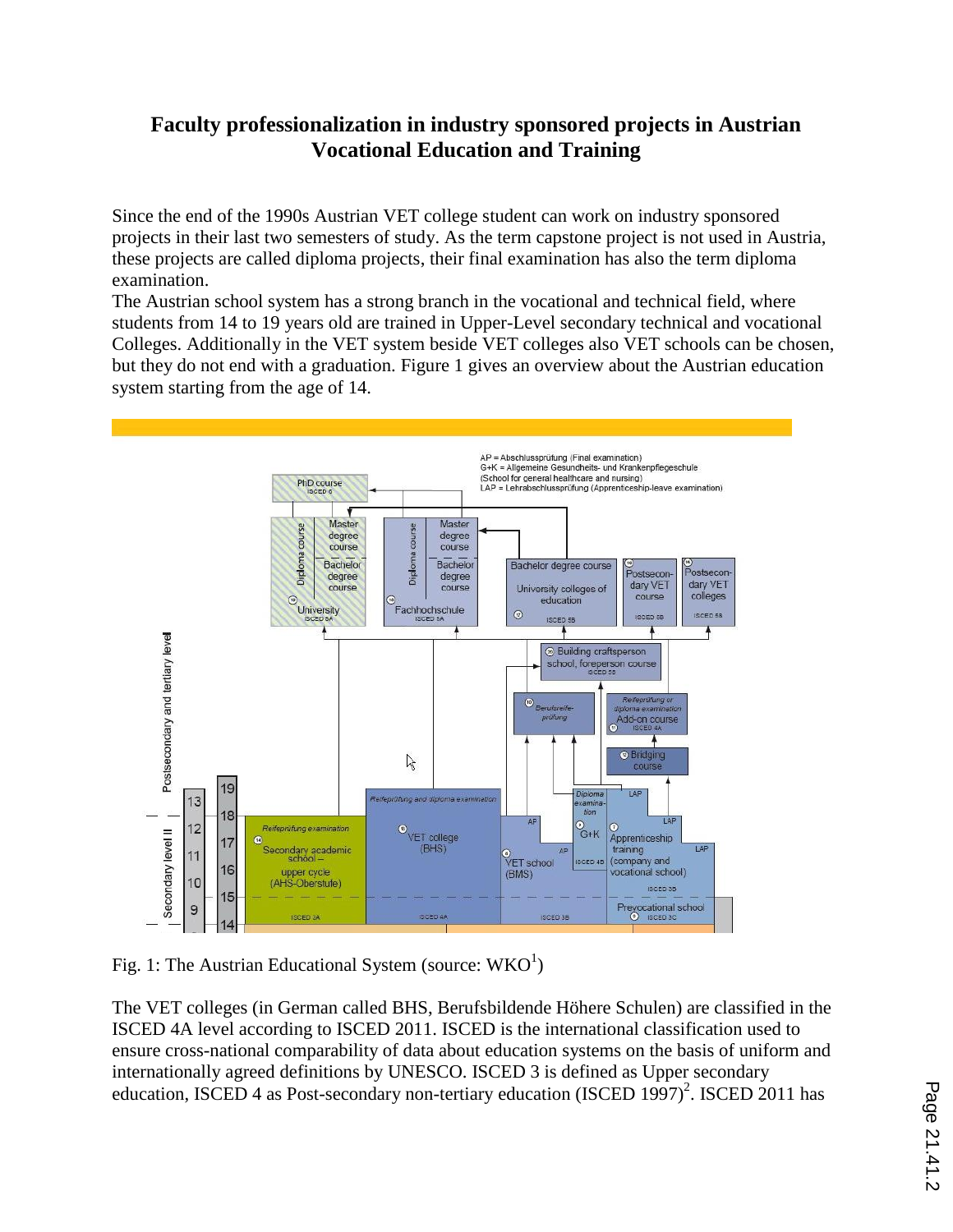revised the classification in the fields of education and training<sup>3</sup>. As in Austria the vocational and technical training starts in this type of educational program ("BHS") with the age of 14 which is rather specific and not internationally a standard age for the start of an engineering education, the classification by UNESCO is fundamental for the graduates (with the age of usually 19 or 20) if they want to work in other countries. All graduates of these programs can apply in Austria for the title of an engineer if they have worked for at least three years in the technical field of their education. The title of an engineer is a professional title, which is granted by the Federal Ministry of Economy, family and Youth<sup>4</sup>, but the education system lies in the hands of the Federal Ministry for Education, Art and Culture. The graduates of VET colleges are also entitled to study at any university or university of applied sciences. This title system is an Austrian particularity, formerly the professional title was called "little engineer" (in German abbreviated as "Ing.", Ingenieur) in differentiation from the "big engineer" who had graduated at a technical university (abbreviated as "Dipl. Ing", Diplom-Ingenieur). Meanwhile, most technical universities had changed their curricula according to the Bologna system with a Bachelor / Master /PhD program<sup>5</sup>, although they still allow their Master graduates to use the title of "Dipl. Ing"<sup>6, 7</sup>, so within the next decade the Austrian title system will loose its importance. Nevertheless, for the graduates of any ISCED classification it will be important that industry and trade is familiar with classification system.

### Student enrolment in VET programs

In 2011 in total 42,000 young students graduated in Austria with a certificate that allowed them to study<sup>8</sup>, they had finished either a Secondary academic school – upper level (in German AHS, Allgemeinbildende Höhere Schule), or a VET college. More than 56 % of them graduated from a vocational and technical college with a diploma examination. Were in the 1980s more graduates from the AHS, now classified as ISCED 3A, turned this into an overload of graduates from the vocational training since 1989. In comparison, in 1960 graduated more than 10,000 students, at that time only 32  $\%$  graduated from a vocational and technical college<sup>9</sup>.

At present, more than 300 VET colleges are distributed all over Austria, with a number of almost 138,000 students<sup>10</sup>. Disciplines of engineering colleges are civil engineering, interior design and wood technology, electrical engineering, electronics, mechanical engineering, mechatronics, materials engineering, media technology and media management, information technology, chemistry, chemical engineering, food technology, IT and computer science, industrial engineering, operations management, art and design and others<sup>11</sup>.

#### Curriculum of VET colleges

There are several types of Austrian VET colleges<sup>12</sup>. The reformed curriculum of 2011 includes subject courses with a total of 100 to 110 hours, depending on the engineering program $^{13}$ . It has to be mentioned, that in the Austrian education system for everyone at a VET college about 15 hours of mathematics and applied mathematics and 10 hours of physics and science are compulsory, in addition to the engineering program. In total, 175 hours are basis of the reformed engineering syllabus.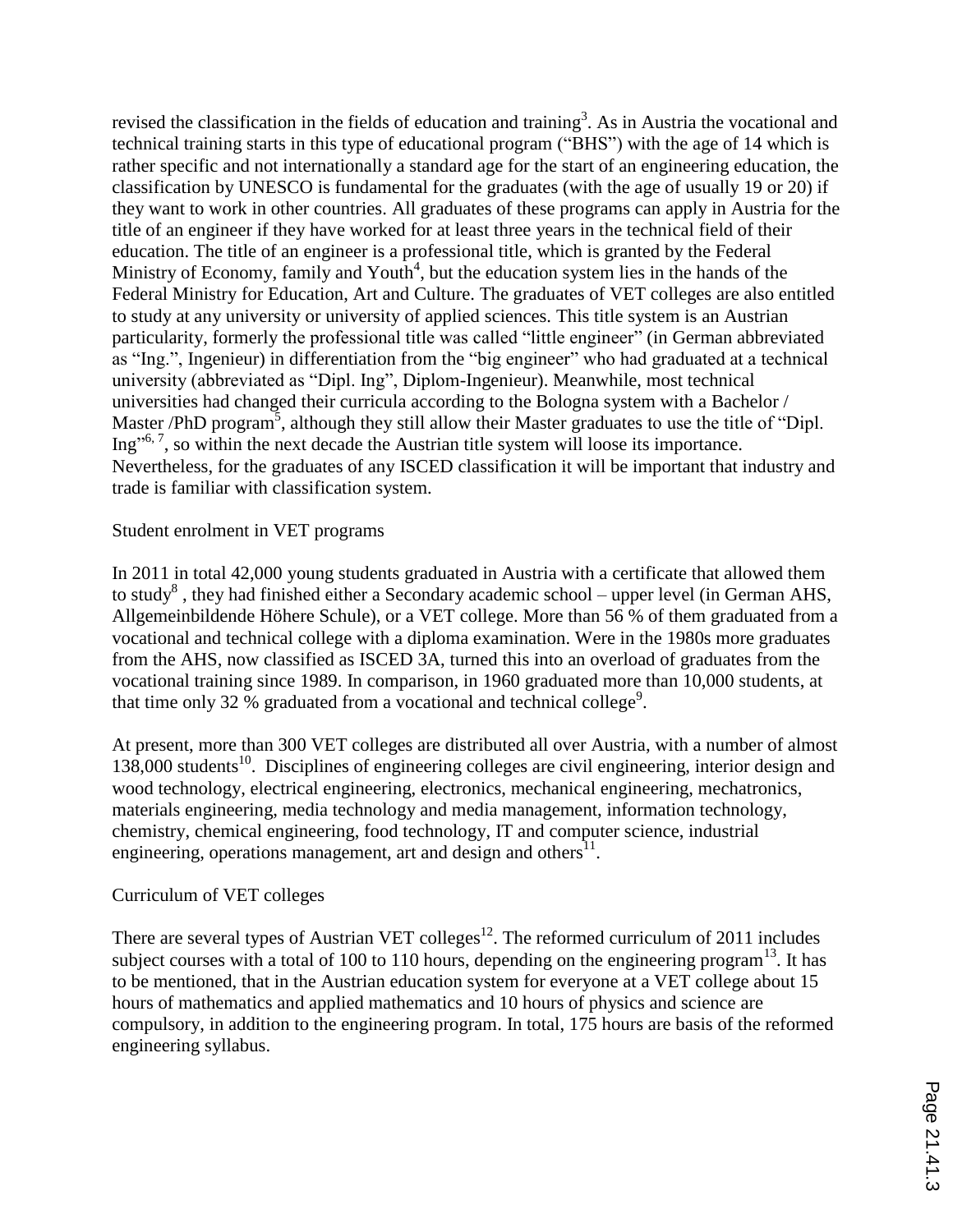Not all discipline have their syllabus reformed at present, some have still curricula from the Nineties. The syllabus which has been used until now<sup>14</sup> included about 55 hours of engineering subjects, plus 16 hours of mathematics and 10 of science, a total of 185 hours was necessary to fulfill the syllabus. As mentioned above, the vocational training is combined with an educational training (mother language, English, geography, history, political education, economy and justice, and sports). All projects discussed here had been under curricula of 1997<sup>14</sup>.

According to the curricula for the various disciplines of higher technical and vocational colleges, additional to the required theoretical and practical subjects internships of eight weeks in industry or trade are compulsory. As the curricula ask for expertise, methodological skills, social and personal skills and language skills, these skills can be acquired during an internship<sup>13</sup>.

## Faculty

In 2011, the personnel in the vocational and technical colleges are given as 22,600 of which more than  $8,000$  are teaching engineering subjects<sup>8, 10</sup>. These teaching personnel are mostly academics trained at technical universities, who had been working in industry or trade at least for four years before they had started to teach at a VET college, and before they had started their pedagogical study. Not the entire teaching faculty in technical universities worldwide has the prerequisite of several years of industrial experience. The focus on the curriculum of these teachers of technical subjects lies on pedagogy<sup>15</sup>, but lies on practical work in laboratories, building yards and others<sup>16, 17</sup>. The curriculum dates from 2008, according to the federal status of Austria nine versions are in use<sup>18</sup>.

Diploma projects for groups of students are supervised by one or more members of the faculty in parallel, mostly combining experts from different fields. To rely on the quality of the projects the Austrian ministry for Education has published standards already in 1999<sup>19</sup> (for schools and for colleges). Didactic guidelines said

- differentiation according to the individual possibilities, demands and needs of the student within the learner group,
- acquiring new knowledge and realizing connections and structures with the help of examples (learning by examples)
- ability of autonomous learning and knowledge management (learning to learn and to use what has had been learned),
- connection between theoretical-conceptual learning and learning through action and experiments.

## Student focused approach

Faculty were mentioned in that ministerial guideline for diploma projects only marginal: as far as they should support the projects they are interested in (and the students are interested in); their role lie in the subject competence as background, but mainly in providing assistance with structuring of planning and decision-making processes, to help with methodological expertise, to work on intergroup dynamic processes and to help with evaluation and reflection.

Projects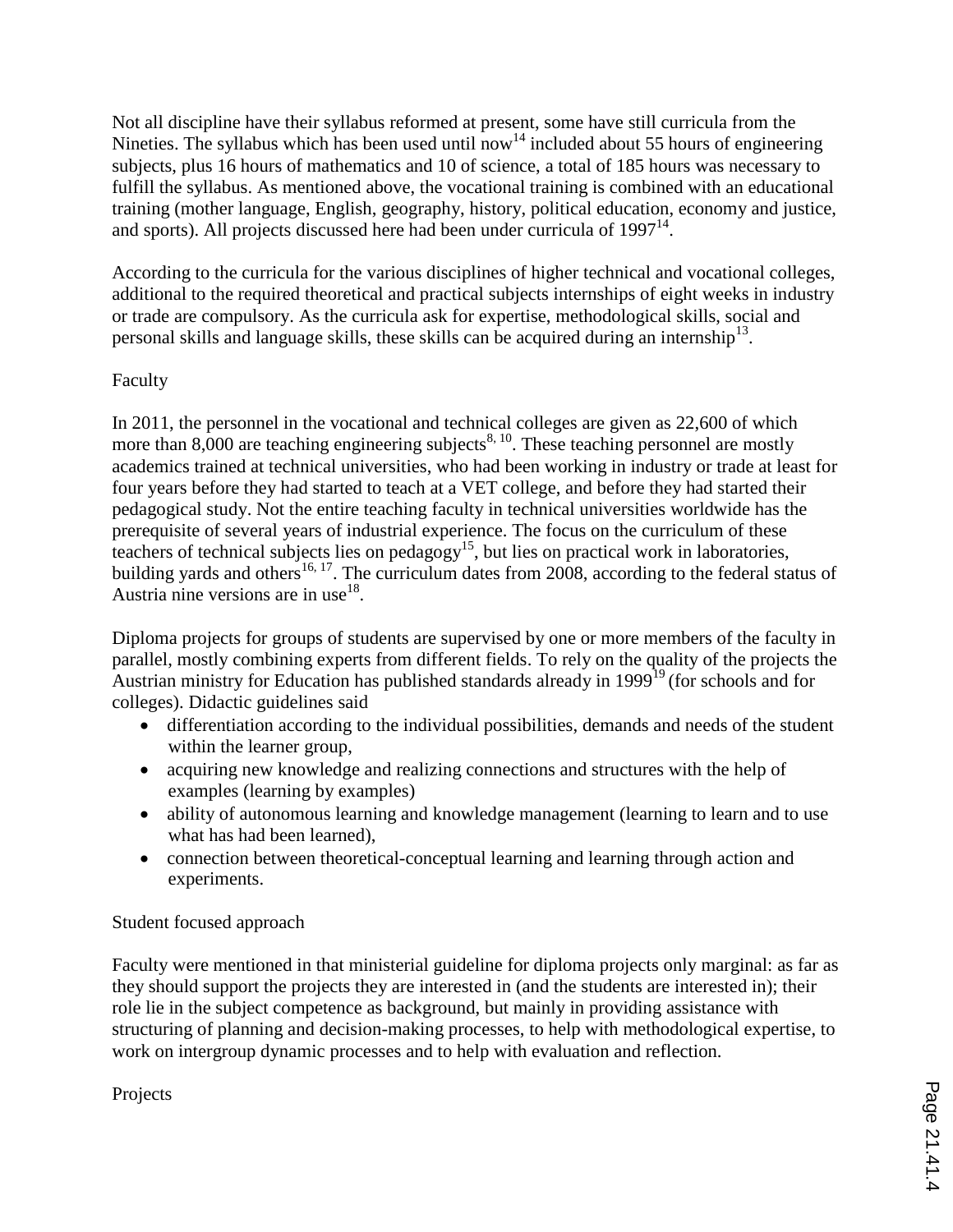In 1999 the Federal Austrian Ministry for Education and Culture published a report about projects on Austrian VET schools and colleges, to "show the performance of the schools and colleges to an interested public<sup> $20$ </sup>. 40 % of the 471 reviewed projects had partners from industry. Students had studied the disciplines building construction, chemistry, IT, electronic, electrical engineering, interior design, wood technology, food technology, manufacturing systems engineering and others while doing their projects.

In 2002 another review showed that in the teaching period 2001/2002 42 teaching institutions with 1336 projects had been evaluated. 66 % of these projects had a practical impact, in 44 % of the project an external partner were involved $^{21}$ . This is quite interesting because at that time it was not so clear if the teaching institutions (and their students who were not yet graduated and had not finished their education) should have a deeper involvement with industry and trade. The ministry therefore wanted to make a statement that VET schools and colleges are not only educational institutions but also partners of the economic sector. No statement is made of the involvement of teaching personnel.

"Practical" teaching instruction is one focus (of four) stressed by Dorninger, where working in labs overcomes remote techniques and simulations. Industrial Certificates, f.e. in IT, are also wanted $^{22, 23}$ .

*HTL innovativ*



More than 4000 projects are registered with website of HTL innovativ<sup>24</sup> as diploma projects of students of Austrian VET colleges. They include many specializations; most prominent figures are projects in Electrical Engineering / Electronics, Mechanical Engineering / Mechatronics, Informatics (Electronic Data Processing and Organization) / Information Technology, Construction Engineering / Interior Design & Timber Technology, Chemical Engineering / Food Technology and Material Engineering. Some 40 % of the registered projects had partners from industry, trade, public authorities, local administrations, private partners and others.

Other initiatives

*Jugend Innovativ*



Already in 1987 an Austrian school projects contest competition had been started, which is now Austria's biggest nationwide school contest for innovative and original ideas with more than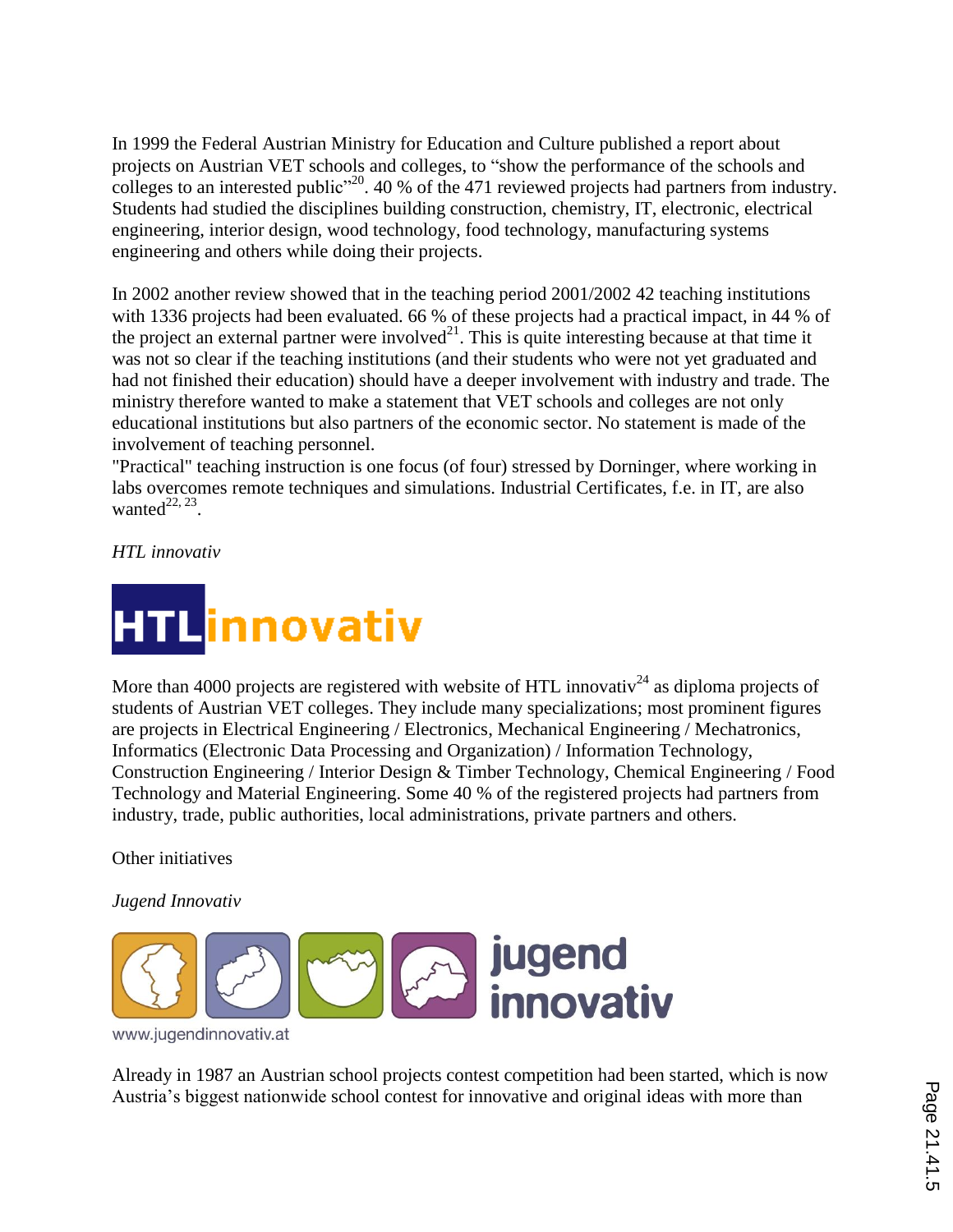6,000 projects so far and more than 26,000 students participating. Engineering and science is included, but also business, design, sustainability, idea.goes.app and tech&society project are  $excepted<sup>25</sup>$ .

Committed students (from the  $10<sup>th</sup>$  grade upwards) get the opportunity to translate their innovative ideas into projects and to present them to a broad public under the umbrella of *Jugend Innovativ*. Prizes are awarded to the best and most innovative contributions, and financial support is granted to all the projects submitted. In 2012 the winning team participated in the 24. EU-Contest for Young Scientists in Bratislava, Slovakia; other teams were awarded at the 27. Chinese Adolescents Science & Technology Innovation Contest in Yinchuan, or at the Stockholm International Youth Science Seminar, Sweden.

## *Sparkling Science*



This research program was launched in 2007 by the Austrian Federal Ministry for Science and Research. It is another unique path of promoting young talent from schools and colleges - this program is open to all types of Upper level secondary education, not only VET colleges. Funding is reserved to projects under which students are actively involved in the academic working process. These junior researchers are important in stimulating the research approach, they are involved in designing the concept for and implementation of research projects, they conduct surveys, collect data, interpret them together with academics and present the results at schools, universities and even at academic meetings. The topics range from Green Chemistry, nanomaterials, robotics, and climate change<sup>26</sup>. At present more than 209 projects have been funded, with 45,000 students and 1,000 teachers from 358 schools partnering, *Sparkling Science* allows also projects with partners in other countries, Spain, Italy, Germany, Slovenia, Slovakia, Serbia, Poland, Japan, Cameroun, and Turkey. As the Austrian students speak German as mother tongue, the competent use of English is intrinsic in all international projects.

| Project Area               | number | completed by 2012 |
|----------------------------|--------|-------------------|
| Science                    | 61     | 32                |
| Social science             | 41     | 19                |
| Information technology     | 27     | 17                |
| engineering                | 26     | 19                |
| teaching-learning research | 27     |                   |
| humanities                 | 15     |                   |
| medicine and health        |        |                   |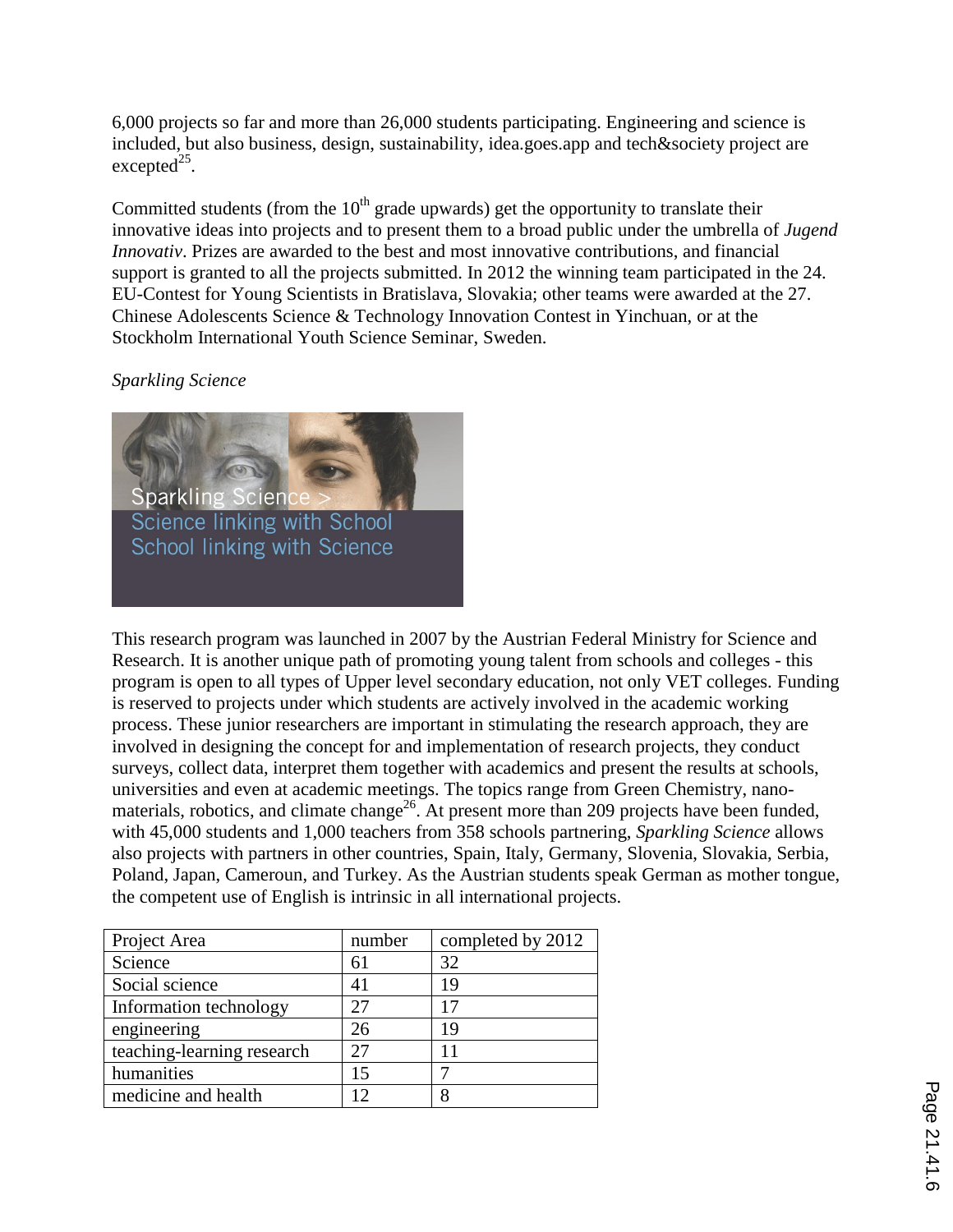#### Tab. 1: *Sparkling Science* area 2007-2012

Relying on these materials the professionalization in industry sponsored projects of the coaches is obvious. All coaches are teaching personnel, academics from technical universities with at least four years of working experience as said. Austrian VET colleges don't do research, but due to the projects of their students the coaches are involved in what one could call training-on-thejob.

Although no effort is made to support the coaches in an institutional way, the project work is successful since more than 20 years.

## **Seal of Approval "Young Science"**



Young Science<sup>27</sup> is given to Austrian schools and colleges for their commitment to work together with research institutions. It is said explicitly that the professionalization of students and teachers are valued. This initiative was started in 2012, 30 % of the awardees were VET colleges.

#### JUNIOR Companies

Another initiative values JUNIOR Companies, where students of VET colleges start a project which ends in a product, the project also includes an involvement in the open market – the products should be financially successful. The categories of the award are sustainability, organisational culture, sales and marketing, but also innovation. In 2012, more than 1,800 students were coached by 200 teachers<sup>28, 29</sup>.

## Future diploma projects

From the year 2016 on changed graduation examination rules will take place at the Austrian Upper level secondary technical and vocational colleges (as well as at the Secondary academic schools upper level, ISCED 3A) with emphasis on e. g. project work, including presentation and discussion (also dislocated in co-operation with companies and other institutions), and therefore, on the professionalization of the coaches of industry sponsored projects<sup>30</sup>.

The diploma thesis is the hands-on product of a team of at least 2 (up to 5) students with a defined length, where a co-operation with external partners, such as businesses, public interest bodies or other areas is welcome, it is never a study of references and literature.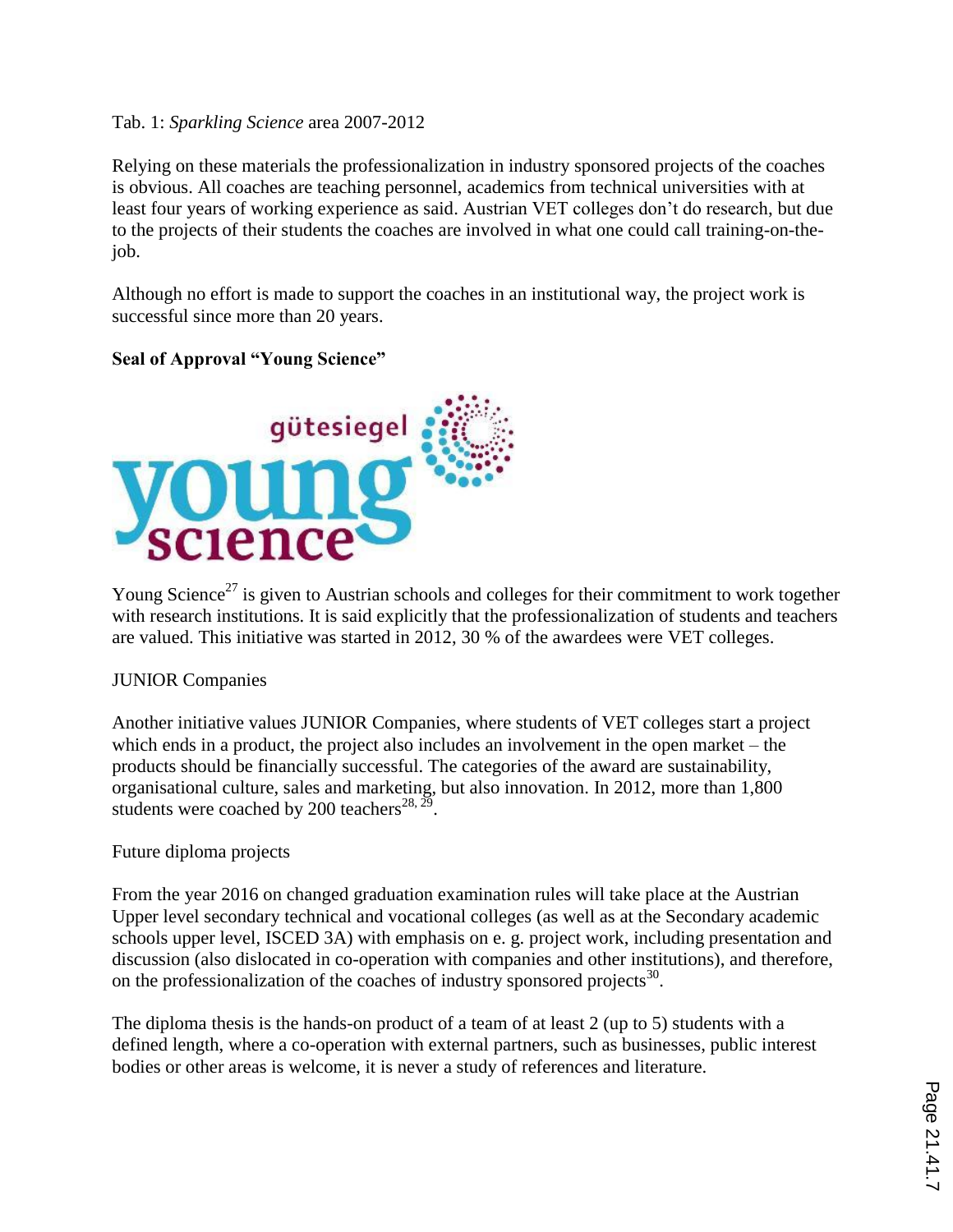A graduate of an Austrian VET collage has to be educated according to the Directive  $2005/36/EG^{31}$  which manages the recognition of professional qualifications, which states the a postsecondary education of at least one year is equivalent. The diploma thesis should therefore be equal a standard graduation project of a Short Cycle Higher Education programmes of a university $30$ .

#### Conclusion

As faculty of Austrian VET colleges is actively involved in project and diploma project work since more than 15 years a solid basis on project finding, project management, coaching students and co-operating with industry and trade has been led. Student could find their way from a school or college environment to a workplace and career life in industry or trade. The professional qualification of the faculty members had been proven by many thousand successful diploma projects, projects of student of Austrian VET colleges of 18 or 19 years of age.

#### References

- 1 WKO Österreich, Institut für Bildungsforschung der Wirtschaft, 2009.
- 2 Science Teaching in Schools in Europe, Policies and Research, Eurydice, 2006
- 3 http://www.uis.unesco.org/Education/Documents/UNESCO\_GC\_36C-19\_ISCED\_EN.pdf (last visited 2013-02- 15)
- 4 Ingenieurgesetz 2006, BGBl. I Nr. 120/2006 (Engineering Act 2006, Federal Law Gazette I nr. 120).
- 5 Unidata http://eportal.bmbwk.gv.at/portal/page? pageid=93,499528& dad=portal& schema=PORTAL&E1aufgeklappt= 8&E2aufgeklappt=17 (last visited 2013-02-15)
- 6 http://www.tuwien.ac.at/dle/recht/studium\_und\_forschung/studienplaene\_ab\_oktober\_2012/ (last visited 2013- 02-15)
- 7 http://www.jku.at/STA/content/e4426/e3098/e2380/e87956/e87959/e87961/1\_MS\_WiTech\_MTB29\_300610\_ge r.pdf (last visited 2013-02-15)
- 8 Statistik Austria http://www.statistik.at/web\_de/statistiken/bildung\_und\_kultur/formales\_bildungswesen/bildungsabschluesse/ind ex.html (last visited 2013-02-15)
- 9 Michael Bruneforth & Lorenz Lassnigg (eds) Nationaler Bildungsbericht Österreich 2012, vol. 1, 2013, Leykam.
- 10 Statistical Guide, Key facts and figures about schools and adult education in Austria 2011, BMUKK.
- 11 http://www.bmukk.gv.at/schulen/bw/ueberblick/bildungswege\_bhs.xml (last visited 2013-02-15)
- 12 http://www.berufsbildendeschulen.at/
- 13 Verordnung der Bundesministerin für Unterricht, Kunst und Kultur über die Lehrpläne der Höheren technischen und gewerblichen Lehranstalten; Bekanntmachung der Lehrpläne für den Religionsunterricht, Lehrplan 2011 BGBl II Nr. 300/2011 / Regulation of the Minister of Education and Cultural Affairs of the curricula for higher technical and vocational schools, Notice of the curriculum for religious education in these schools. curriculum 2011. Fed. Law Gazette II nr. 300
- 14 Verordnung des Bundesministers für Unterricht und kulturelle Angelegenheiten über die Lehrpläne für Höhere technische und gewerbliche Lehranstalten; Bekanntmachung der Lehrpläne für den Religionsunterricht an diesen Schulen. Lehrplan 1997 BGBl II Nr. 302/1997 / Regulation of the Minister of Education and Cultural Affairs of the curricula for higher technical and vocational schools, Notice of the curriculum for religious education in these schools. Curriculum 1997.
- 15 Schüller, P., Ausrichtung der Berufseintrittsphase für LehrerInnen technischer Fächer am internationalen Curriculum der Ingenieurpädagogik im österreichischen technisch-gewerblichen Schulwesen. In: Lickl, E. Kraker, N. (eds) Österreichisches Ingenieurpädagogisches Symposium 06, pp. 181, 2006, Graz.
- 16 Pahr, G., Fachpraxis als integrativer Faktor (Werkstätte, Bauhof …). In: Dorninger, C. (ed) Der achtfache Pfad Methodik und Praxis der Ingenieurpädagogik, pp.141-147, Manz, 2007.